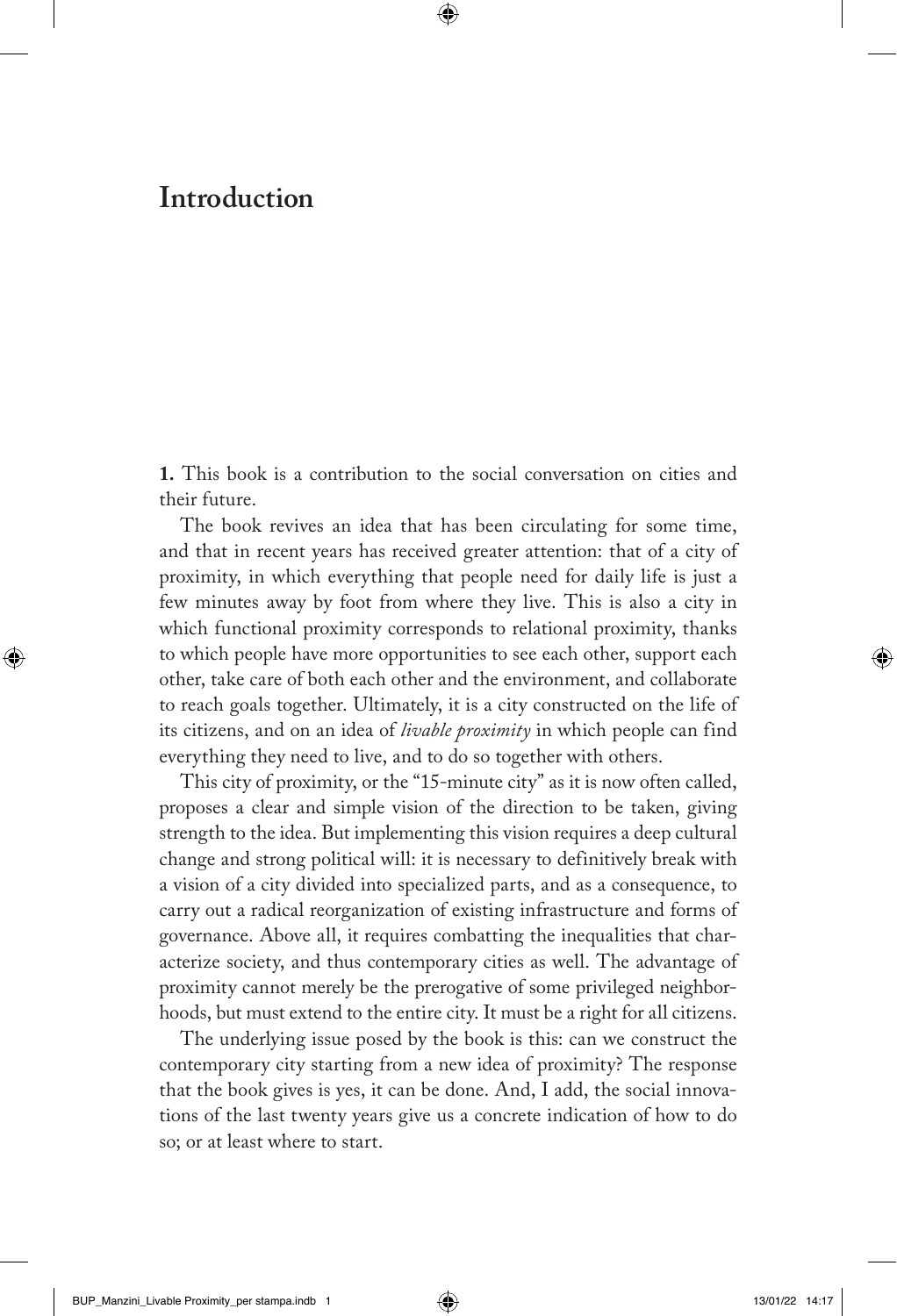Recent history shows us that, in numerous ways and on various themes, these innovations can generate forms of community and proximity that go in the direction indicated here: communities linked to things to do together and places in which to do them; open and dynamic systems of proximity in which these initiatives are situated, that at the same time collaborate for regeneration of the communities; hybrid proximities, whose existence largely depends on the digital instruments at their disposal.

On the other hand, if these initiatives give concrete form to the proposal of the city of proximity, the relationship between social innovation and proximity could also be read in the opposite direction: the city of proximity could become the common horizon for the many different types of experimentation that have taken place in recent years. Thus, it could give cities more strength and more possibilities to spread.

**2.** The theme of cities of proximity, in its essence, is not new: it can be observed that there are cities, or more often parts of cities, that already approach this condition (having inherited neighborhoods from the pre-modern past in which the limits of public transportation meant that all daily life had to be based on proximity). Moreover, this theme has returned to circulation with different names and, driven by environmental motivations (reduction of traffic, and thus of pollution) and social motivations (the fight against solitude and for quality of life), some cities have launched projects and programs based on this idea.

Given this, it is urgent today to revive the discussion of the theme in light of what has happened in the last twenty years, and is happening today. The backdrop is the growing evidence of the interaction between environmental crisis, with the need to question the ways and times in which this crisis must be addressed, and the social crisis given by the increase of the distance between those who accumulate wealth and those who have less and less, with the need to regenerate the urban fabric.

In this context of difficulty the pandemic then exploded, with all of the dramatic implications we are experiencing. Even though we are not yet able to predict the full consequences of this event, the book shows some aspects that are already sufficiently clear. We can in fact see that everywhere, the pandemic has reignited the discussion on the future of cities and more in general on the physical and territorial dimensions of sociotechnical systems. And that is not all. It is certain that the pan-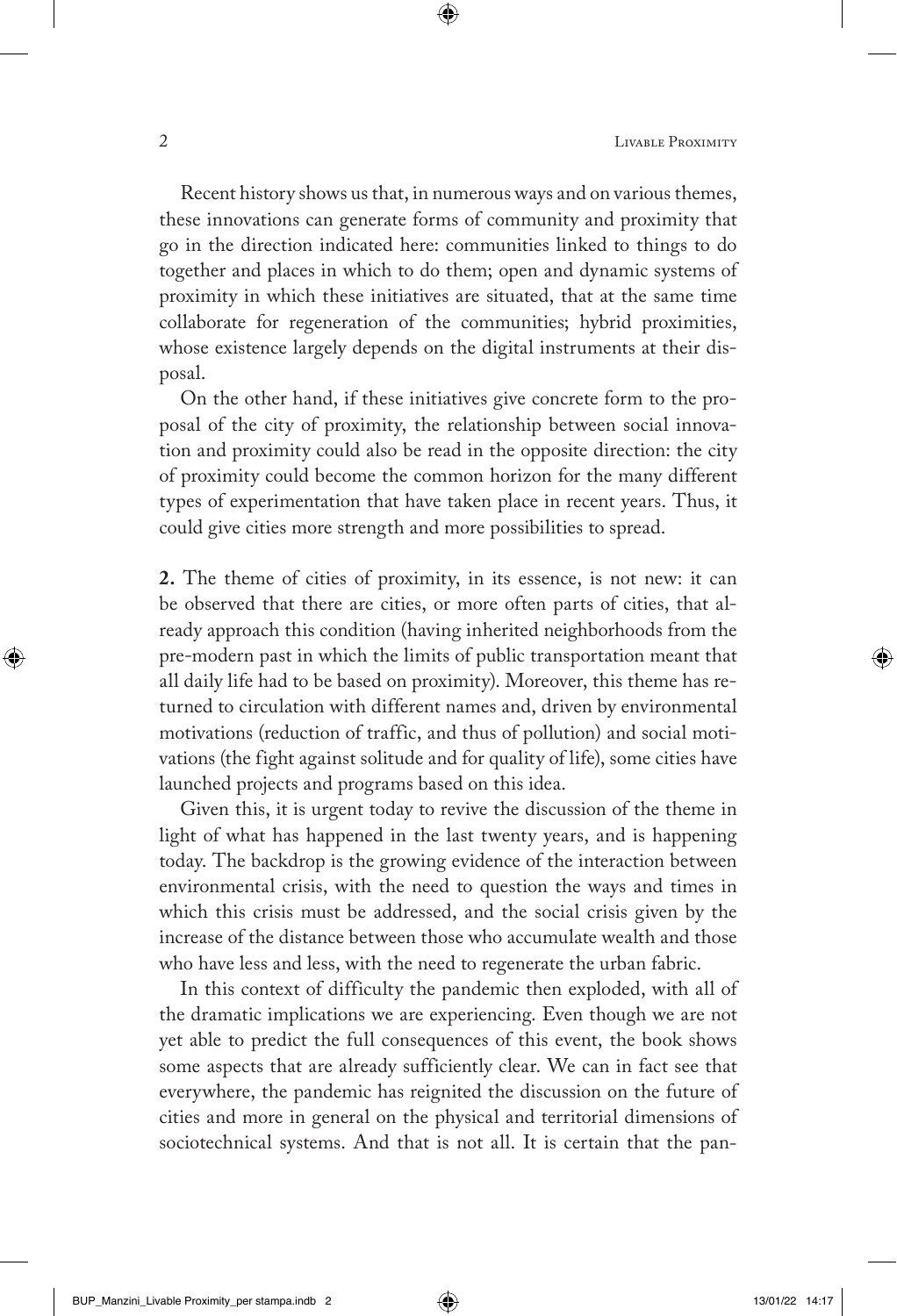demic has produced changes in behavior on a scale and of a depth that would have been unimaginable beforehand. One of the most evident is the movement of the center of gravity of productive activities and consumption towards the digital dimension, with growing portions of work, studies, and entertainment online, and with all of the relevant implications in terms of daily mobility, social relations, and the use of cities and their services.

Faced with these phenomena, the idea of the city of proximity seems to be extraordinarily relevant today: it can in fact be a positive and workable guideline for environmental and social challenges, as they had been posed well before the pandemic. But it could also be the best proposal for the post-pandemic society, and in particular to oppose the emerging city of "everything at/from home": de facto a non-city of self-confined individuals in isolation in their homes, who for reasons of convenience, could continue to live this way even when it is no longer an obligation. Ultimately, the city of proximity, in which everything is close by, can be the perspective that allows for combatting this dystopian, but unfortunately very powerful and already widely operational condition of everything at/ from home.

**3.** Therefore, the issue is not new: much has already been said and many are discussing it. What does this book add to the debate? Its minimum goal is to contribute to articulating and examining the theme of proximity in depth, showing how it touches various aspects and different dimensions of cities and the experience of citizens within them. Set against this basic motivation, there are then more ambitious aims, which can be summarized in three points.

The first concerns the *construction of communities*. Many authors and writings converge on the idea that, given the multiple crises we are facing, it is necessary to re-establish the social fabric and (re)construct communities.

But once this goal has been set, the next step is usually missing, which is both simple to state but difficult to achieve: how do we (re)construct a community? And when a community already exists, how do we help it regenerate itself and last in time? The book tries to give a response, which briefly, is as follows: a community cannot be designed because it is a social form that emerges from multiple events. What can be done is to create a suitable environment, and if necessary, produce stimulus that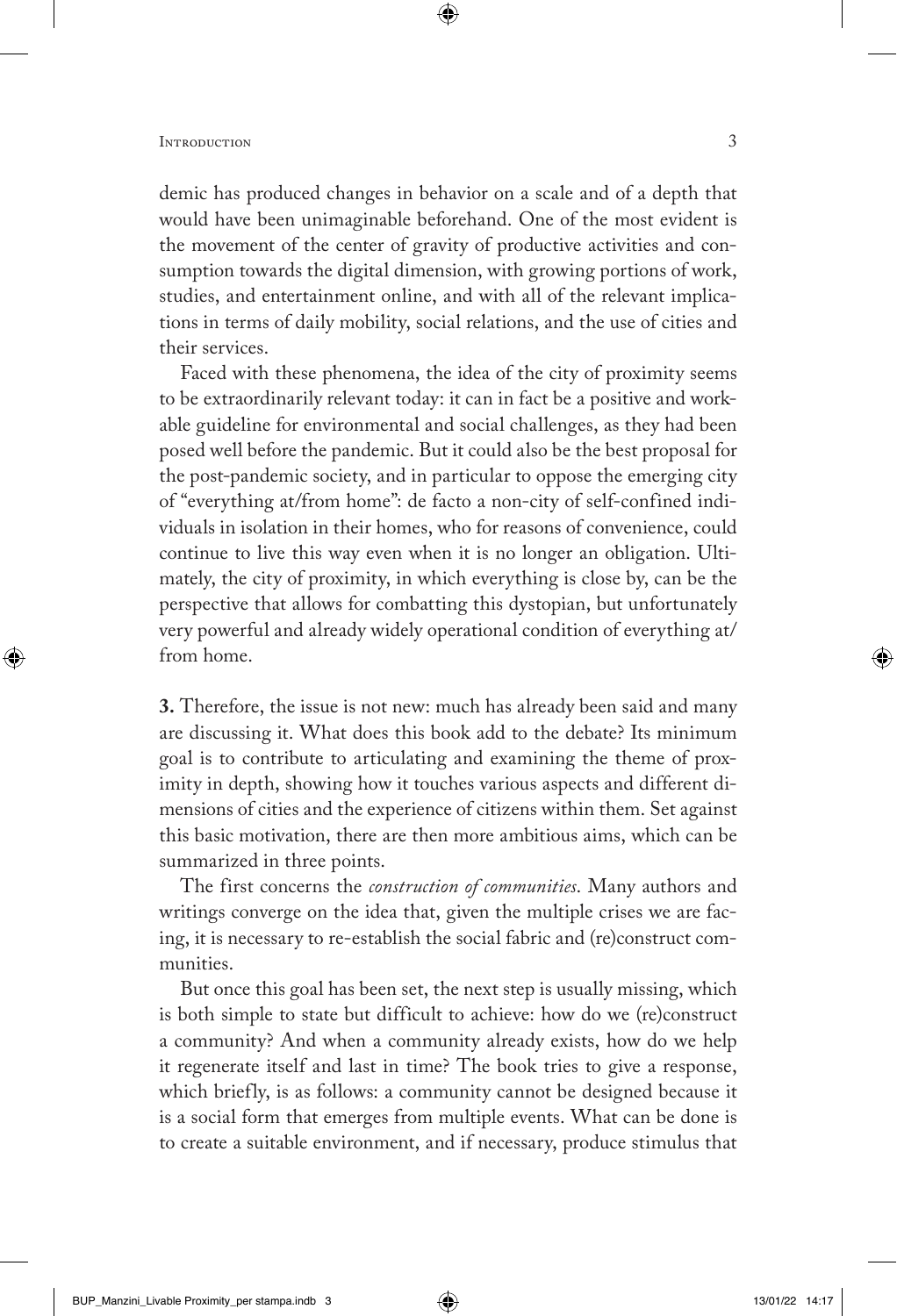generates encounters and launches conversations from which new communities can emerge. Here the question of proximity comes into play: experience shows that communities need an environment in which there is appropriate proximity; that is, a system of proximity that is sufficiently diversified and balanced between its functional and relational components. Certainly, there is no guarantee that, given these conditions, communities will truly be formed. But we can say with the same level of certainty that these favorable conditions, that we call the city of proximity, make the birth and life of new communities more likely. So returning to the initial question, in concrete terms, these favorable conditions are what must be designed.

The second point is linked to the first one and to how to design a city of proximity focusing on the *relationship between cities, proximity, and care*. Recently, there has been much discussion about care, intended as care work and also other modes of interaction between human beings, and in general, between human beings and everything that makes up the network of life. There has been much discussion on how and why the city of services, as it has existed until now, is a careless city; a city in which the inhabitants are no longer seen as citizens capable of care, but only as (potential) users and clients of services. The book considers these discussions and advances the hypothesis that to regenerate a city capable of care, it is necessary to develop new communities; and that to do so, a new generation of services is *also* necessary: collaborative services, distributed throughout the local territory, that can represent a stimulus and supporting infrastructure for these new communities. The observation of social innovation tells us that this can be done by operating simultaneously on multiple levels: bringing services and activities close to citizens (*localization*), favoring the construction of communities (*socialization*); extending the network of actors involved (*inclusion*); involving actors initially not considered (*diversification*); and horizontally connecting different areas of intervention (*coordination*).

The third point concerns *the relationship between the physical and digital dimensions of proximity*. For some time now there has been discussion of the increasingly hybrid, physical-digital character of the space in which we act and how the great social experiment imposed by the pandemic has accelerated this process. The book assumes that today we cannot speak of proximity, community, and care without taking this factor into account. Proximity, community, and care, despite being rooted in the physical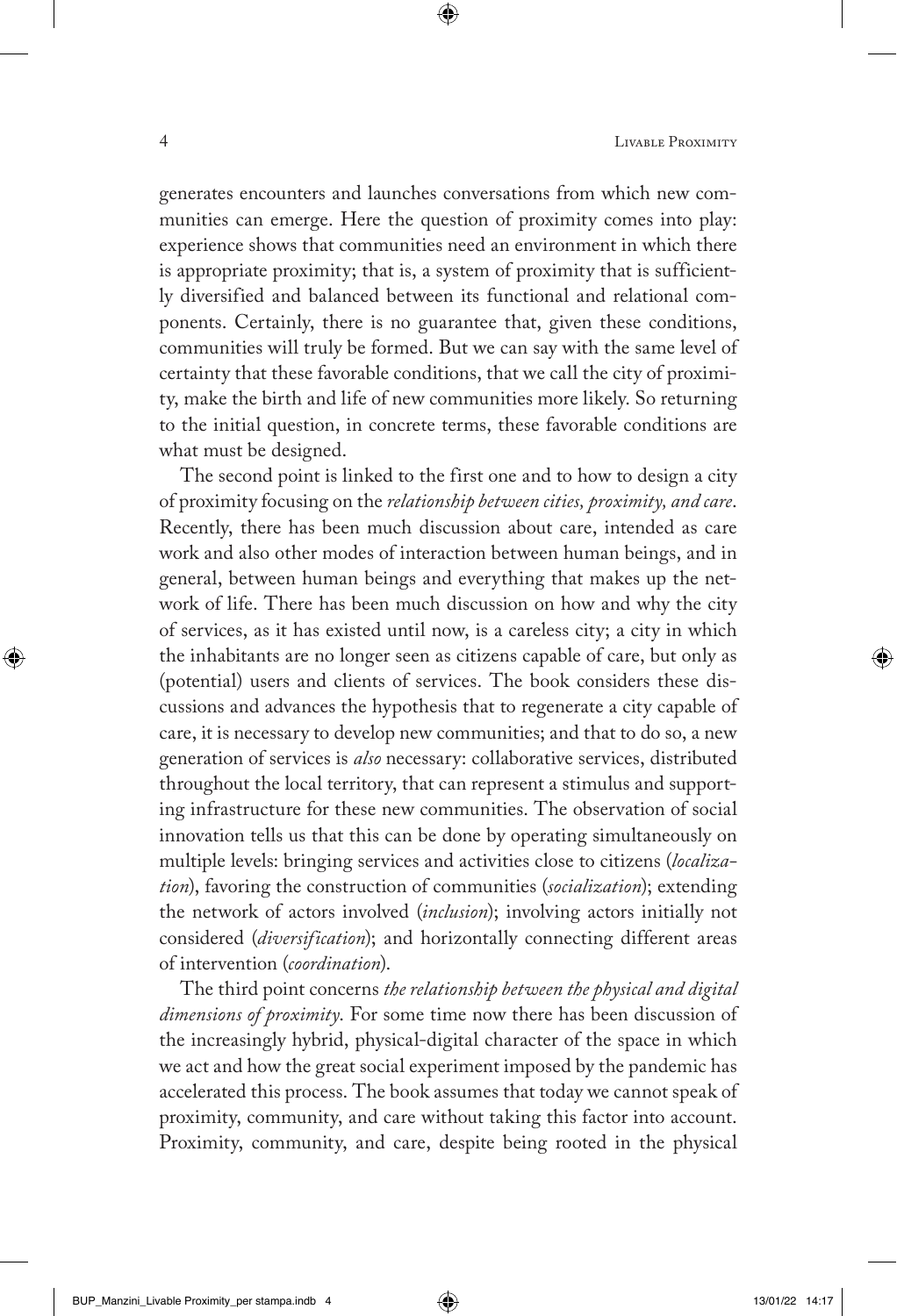world, have an increasingly important digital component, and could no longer exist without it. On the other hand, this digital component, that today is largely represented by the different forms of platforms, is not neutral. Each platform supports activities but has characteristics that, de facto, orient the activities that it makes possible. This is why platforms must be designed with a clear idea of the type of activity intended to be promoted and supported, and thus the social forms one wishes to see emerge. These themes are further examined in the essay by Ivana Pais that concludes the book.

**4.** The city is a complex organism. To speak of it we must adopt different points of view, including views showing it from above, as a whole, and a view from the inside. The book adopts the second of these, which is the view of the citizens. This perspective from the inside is also indispensable if we truly want to speak of proximity and care.

On the other hand, since everything that we can say on these questions depends on the context to which we refer, to speak about the subject I had to make some choices. And I chose cases situated in the contexts I knew the best, principally Milan and Barcelona. In both of these cities much has been done on the theme discussed here. But I certainly could have found good examples elsewhere as well: from Turin to Copenhagen, to remain within the classic typology of European cities; or from New York to Shanghai or Seoul, to open up to other urban forms and histories; or I could have spoken of the density and proximity of the favelas in Rio or the slums of Nairobi. Each city would have had its own story to tell, but I would not have had enough direct experiences to do this, so I leave this task to others.

However, once the inevitable specificity of each case has been recognized, along with the limits of what it can tell others in other contexts, I believe that, if we know how to recognize and interpret them, each case has something to teach everyone, applicable to every context. Referring to European cities to discuss proximity can certainly be seen as the easiest choice: if compared with cities with high vertical density (cities of skyscrapers) or those with low density (cities of suburbs) or informal cities (cities of slums and favelas), European cities seem intrinsically closer to the proposal of a city of proximity. Thus focusing on them as cases of reference means making the easiest choice. This is true. If, however, it is necessary to break a consolidated cultural and operational model such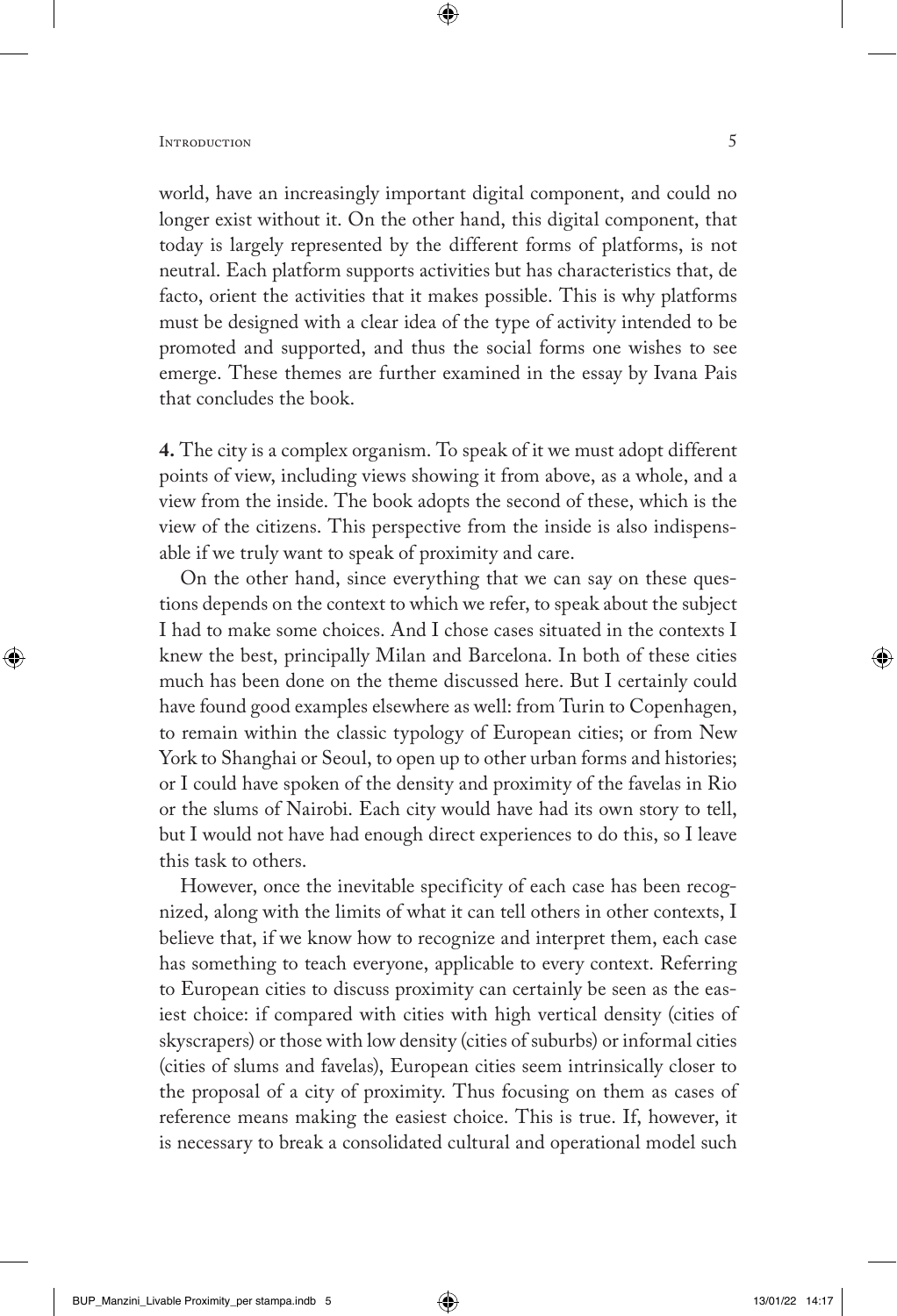as that of the city of distances, and at the same time divert the tendency underway towards non-cities of everything at/from home, this seems to be the most reasonable choice: if the task is difficult, then it is useful to start from a place that is (relatively) easy. Moreover, while it is true that in the cities to which we refer there are (still) some neighborhoods rich with activities and services of proximity, this quality has been under attack for years, and it is necessary to do something to invert the processes of social desertification underway and trigger the evolution of what remains of pre-modern proximity, that still characterizes them, towards contemporary forms of proximity. That is not all: while it is true that in some historical neighborhoods of these cities the system of proximity is sufficiently diversified and relational, there are others in which this is not the case at all. In these same cities, the challenge is thus to extend the idea of the city of proximity to the entire urban territory, including the parts in which this appears most difficult.

**5.** The book is divided into four chapters, plus a substantial final essay by Ivana Pais.

The first chapter introduces the other three, discussing the theme of proximity, considering its different meanings and the dynamics of its current evolution. The second speaks of the city and its evolution considering it from the standpoint of the forms of proximity that can be found in it: the city as a mixture of systems of proximity. Three scenarios are introduced: the *city of distances*, as a scenario of the cities that the previous century produced and passed down to us, and two new scenarios that are currently competing, that of the *city of everything at/from home*, and that of the *city of proximity*. The third chapter discusses the relationship between cities, proximity, and care, considering the latter as a form of interaction – between people and between people and the world – on which the construction of cities of proximity should be based. The book assumes that what is called the city of services has become the city without care, and attributes this result to how services themselves have been conceived and carried out. Starting from this point, it indicates two complementary strategies to contribute to constructing the city of proximity as a city of care. The fourth chapter zooms in on the heart of all of the previous proposals, i.e. if and how it is possible to design new communities that can act as the basis for all possible cities of proximity and care. The close observation of two cases allows for recognizing the weave of